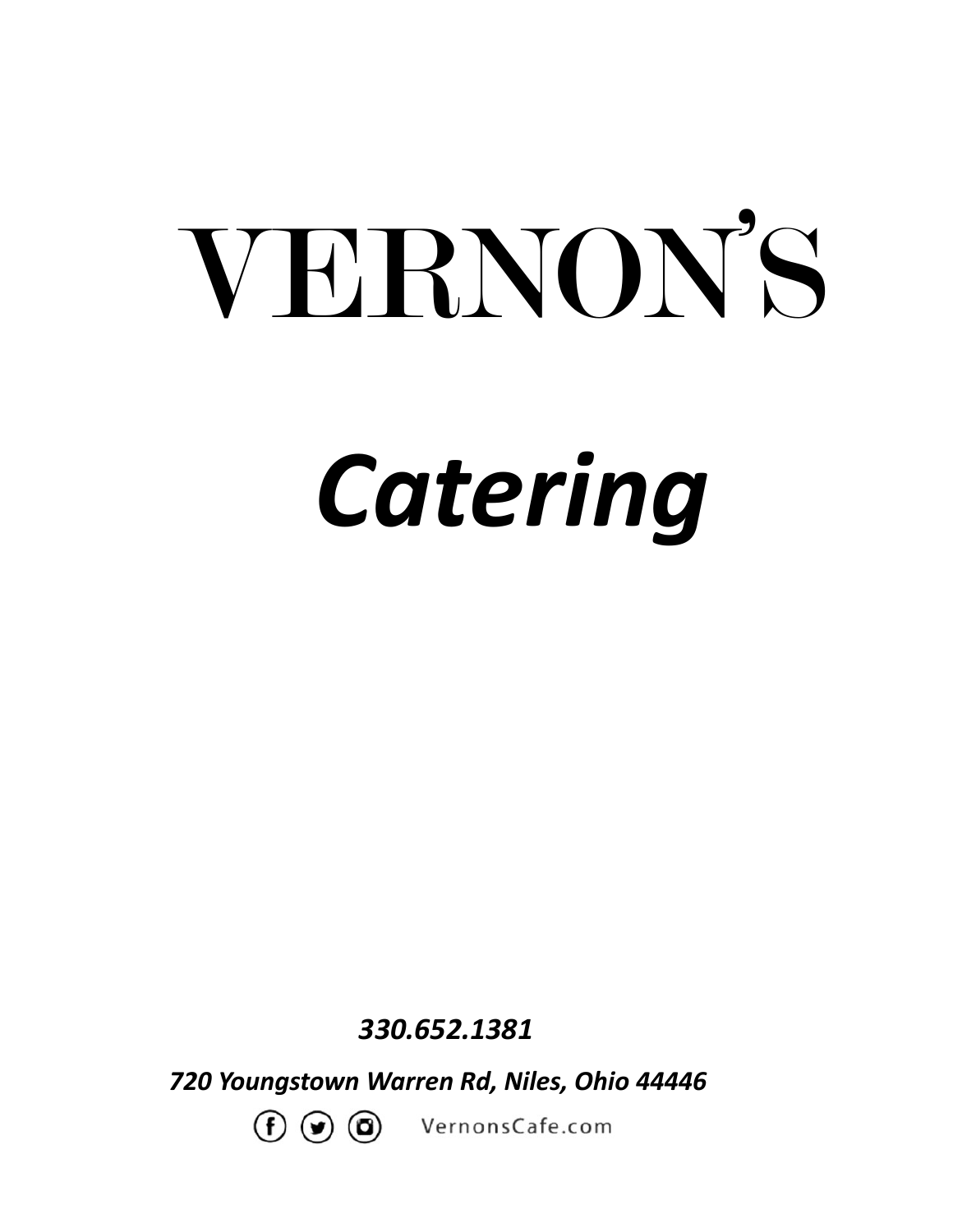# **Banquet Center Policies**

### **General Information**

- Linens are provided at an extra cost of \$1.00 per person for standard white or ivory tablecloths and napkin color of choice. Chair cover, colored and floor length table clothes can be special ordered at an additional cost.
- Security will be provided by Vernon's at \$25 per hour, per officer for parties of 100 or more with alcohol (subject to change by city laws)
- Vernon's Banquet Center has a liquor license and must abide by its rules. **No** alcoholic beverages are to be brought in by the engager.
- There is a three hour time limit for day time events and a four hour time limit for evening events, however, if additional time is needed a charge will be added.

Additional hour charges: Suite C \$100.00 per hour Garden Room \$300.00 per hour

- The engager is responsible for all damages to equipment and building. A cleaning charge will be assessed for rooms left extremely dirty.
- Vernon's banquet center is not responsible for articles brought into the premises which are lost or damaged.

\*Cookies can be displayed by Vernon's staff and will be priced accordingly. No charge for cookies brought in on trays ready to be placed on table.

- Engager must provide carryout containers for cake and cookies to be removed by their guests.
- Vernon's does not charge a "cake cutting" fee for banquets.
- Engager must give a Guaranteed guest count 10 days prior to their event. At that point your count can go up, but cannot go down.
- No beverages or food, with the exception of cake or cookies, are to be brought into the banquet rooms.
- Tables with be set according to count, if more settings or tables are needed at the time of the event there will be an additional charge.

~~Vernons offers a variety of ideas to satisfy your needs.. Brunches, Buffets, Sit Down Dinners, Family Style and Food Stations. We also offer off site catering for your home or office (50 or more), Stambaugh Auditorium, The Butler or St. Demetrios Banquet Center (100 or more).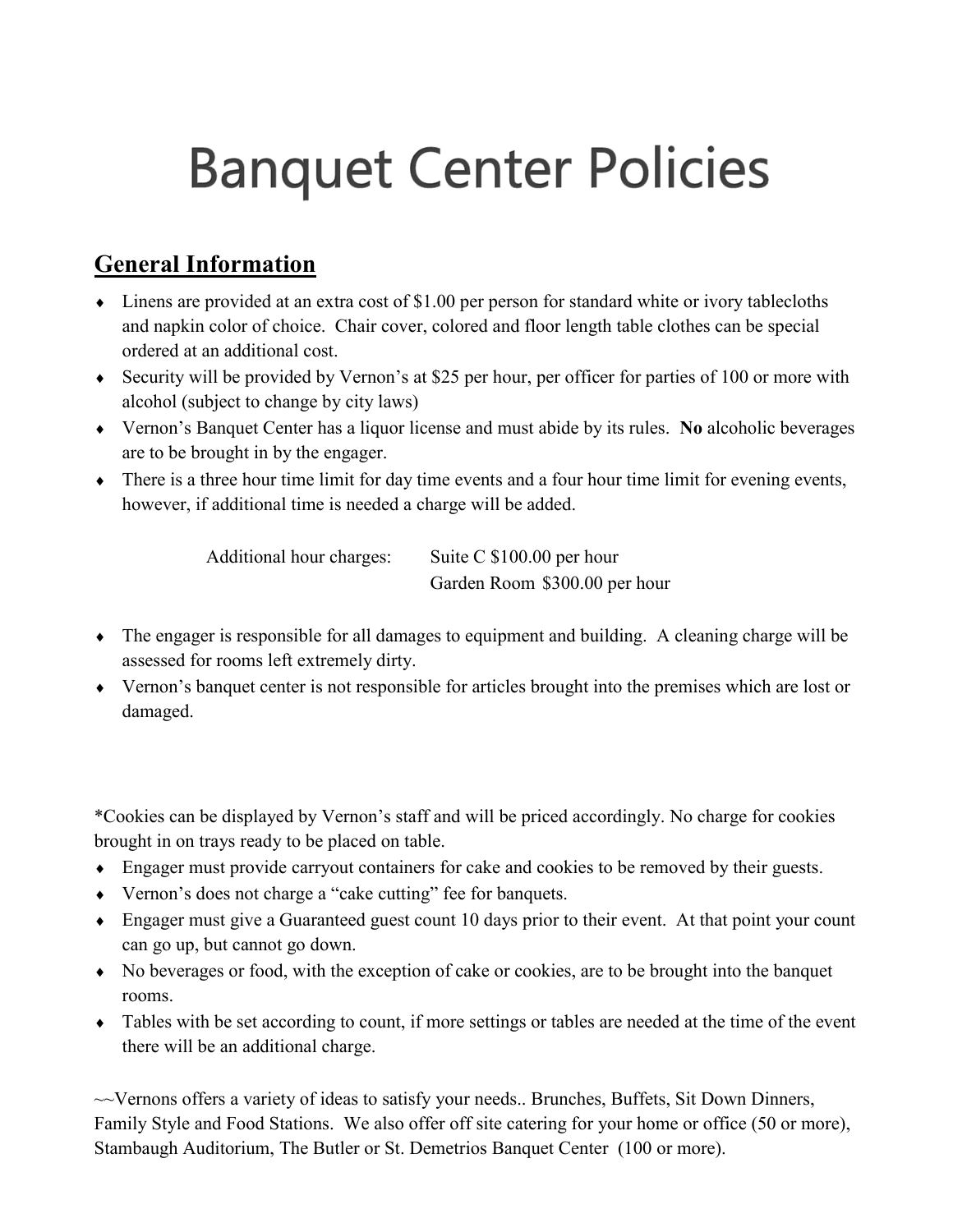# **Banquet Center Policies**

### **Banquet Rooms**

Vernon's banquet center reserves the right to assign or change banquet rooms and seating arrangements to accommodate the final number of guests. The Garden Room requires a minimum of 100 guests on a Saturday evening, 70 guests on a Friday evening. Suite C requires a minimum of 30 guests. If you do not have the required number there will be a room charge. Minimum room charge \$200.

A deposit reserves the date of your event, **not** a specific room.

### **Deposits**

A deposit is required on all parties at the time of confirmation with a signed contract. In the event that you should have to cancel your reservation, the deposit is **non-refundable** and **non-transferable**. The deposit will come off of your final bill.

| Deposit schedule: | $30 - 49$ estimated guests \$300 |       |
|-------------------|----------------------------------|-------|
|                   | 50 - 99 estimated guests \$400   |       |
|                   | $100 +$ estimated guests \$500   |       |
|                   | Sunday/off-site event            | \$600 |

#### **Decorations**

Vernon's banquet center does **not** provide any table decorations. Engager is permitted into room one hour before event for decorating. **Absolutely no confetti, bird seed or glitter allowed on premises. No tape or tacks allowed on interior walls**.

### **Billing**

The guaranteed number of guests is the amount charged, unless more guests are added. On a "sitdown" dinner, three selections can be made with approval, however the higher priced selection will be charged for all. Additional fee's may apply to events not meeting the minimum requirement. All events will be subject to a 20% service charge and applicable county sales tax and 24% for sit-down and family style events. All prices are subject to change due to fluctuating costs. A 5% processing fee will be applied to credit card transactions.

#### **All parties must be paid 10 days prior to event when final count is given**.

Any additional charges incurred the night of the event can be paid at that time.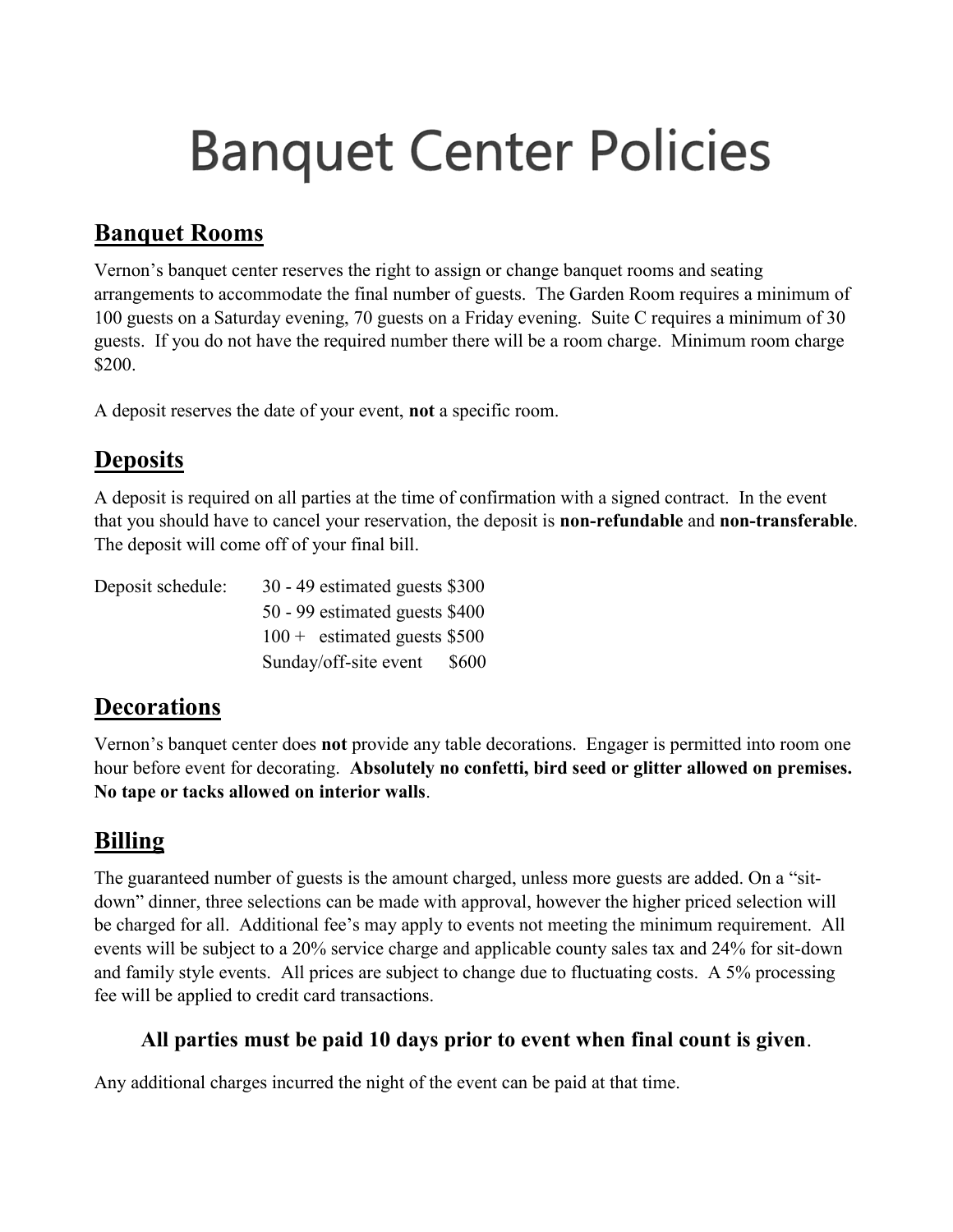# Hors D' Oeuvres

#### **Hot Hors d'oeuvres**

| Minimum of 100 pieces and priced per piece                                         |         |
|------------------------------------------------------------------------------------|---------|
|                                                                                    |         |
|                                                                                    |         |
|                                                                                    |         |
|                                                                                    |         |
| Italian Sausage and peppers (per person) manufactured contains a set and set 3.50  |         |
|                                                                                    | \$1.75. |
|                                                                                    |         |
|                                                                                    |         |
|                                                                                    |         |
|                                                                                    | \$ 2.00 |
|                                                                                    |         |
|                                                                                    | \$2.75  |
|                                                                                    | \$3.95  |
|                                                                                    | \$2.25  |
|                                                                                    | \$2.95  |
|                                                                                    | \$2.00  |
|                                                                                    | \$2.75  |
|                                                                                    | \$4.95  |
|                                                                                    | \$3.00  |
| Arancini (Rice Ball) $\sim$ arborio rice filled with cheese then deep fried (each) | \$3.00  |
|                                                                                    | \$2.50  |
|                                                                                    |         |
| Seafood                                                                            |         |
|                                                                                    |         |
|                                                                                    |         |
|                                                                                    |         |
|                                                                                    |         |
|                                                                                    |         |
|                                                                                    |         |
|                                                                                    |         |
|                                                                                    | mkt     |
|                                                                                    | mkt     |

Hors D'Oeuvres can be butlered at a rate of \$50.00 per staff member. Vernon's banquet center determines staff requirements Prices are subject to change without notice. All events are subject to service charge and county sales tax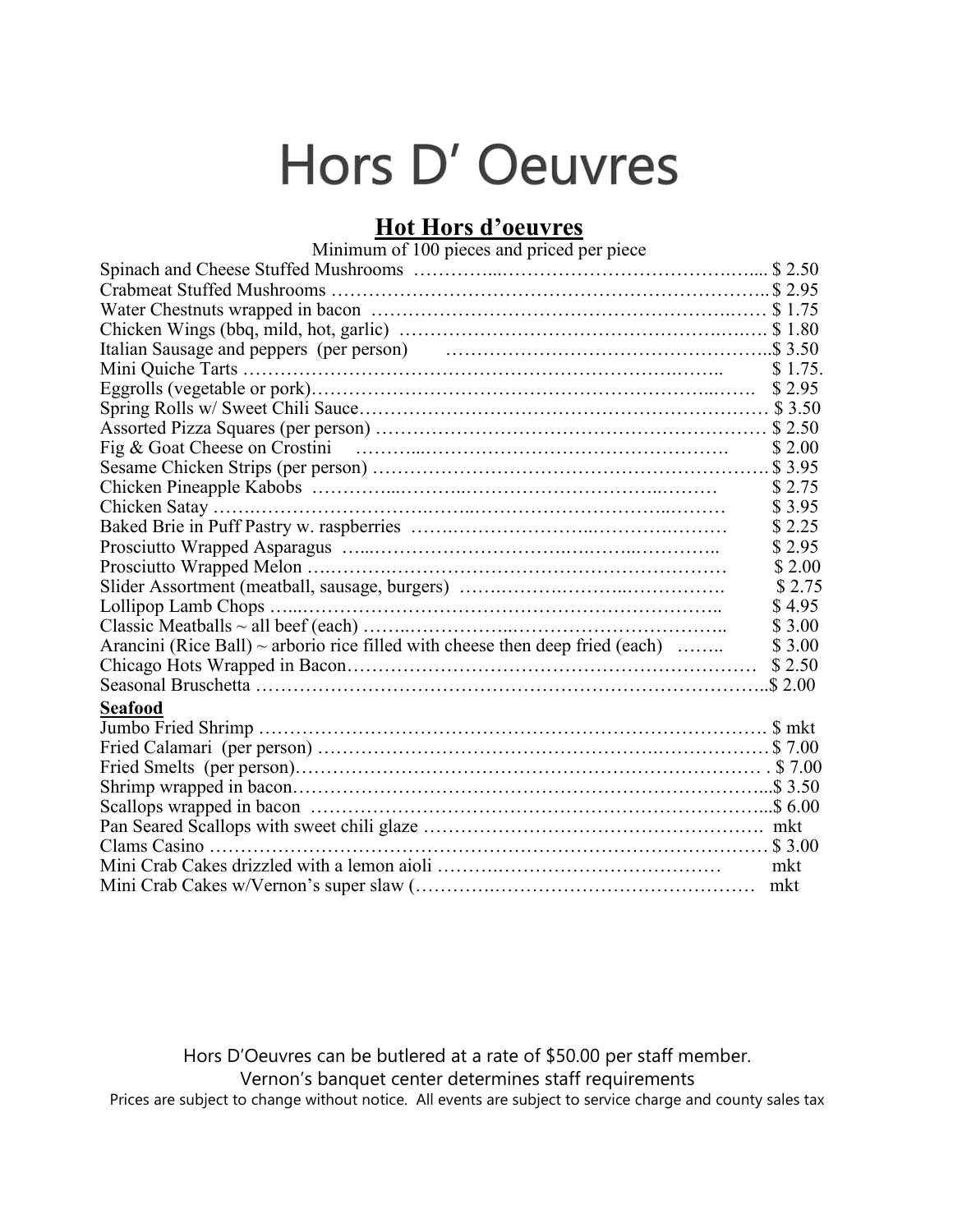# Hors D' Oeuvres

#### **Cold Hors d'oeuvres**

| House made Hummus (per person)  edamame or white bean |        |
|-------------------------------------------------------|--------|
|                                                       |        |
|                                                       |        |
|                                                       |        |
| <b>Seafood</b>                                        |        |
| Crabmeat Spread w/ crackers (per person)              | \$7.00 |
|                                                       |        |
|                                                       |        |
|                                                       |        |

#### **Antipasto Display**

Assorted Cheeses, Fresh Italian Meats, Fresh Fruit or Vegetables accompanied by fresh house made crostini's, Vernon's hot peppers in oil, marinated eggplant, roasted red peppers, artichoke hearts, and assorted gourmet olives

Ask your banquet specialists about pricing and options for the following:

- **+** Fresh Fruit Display
	- Meatball Bar
	- Dessert display

Hors D'Oeuvres can be butlered at a rate of \$50.00 per staff member. Vernon's banquet center determines staff requirements

Prices are subject to change without notice. All events are subject to service charge and county sales tax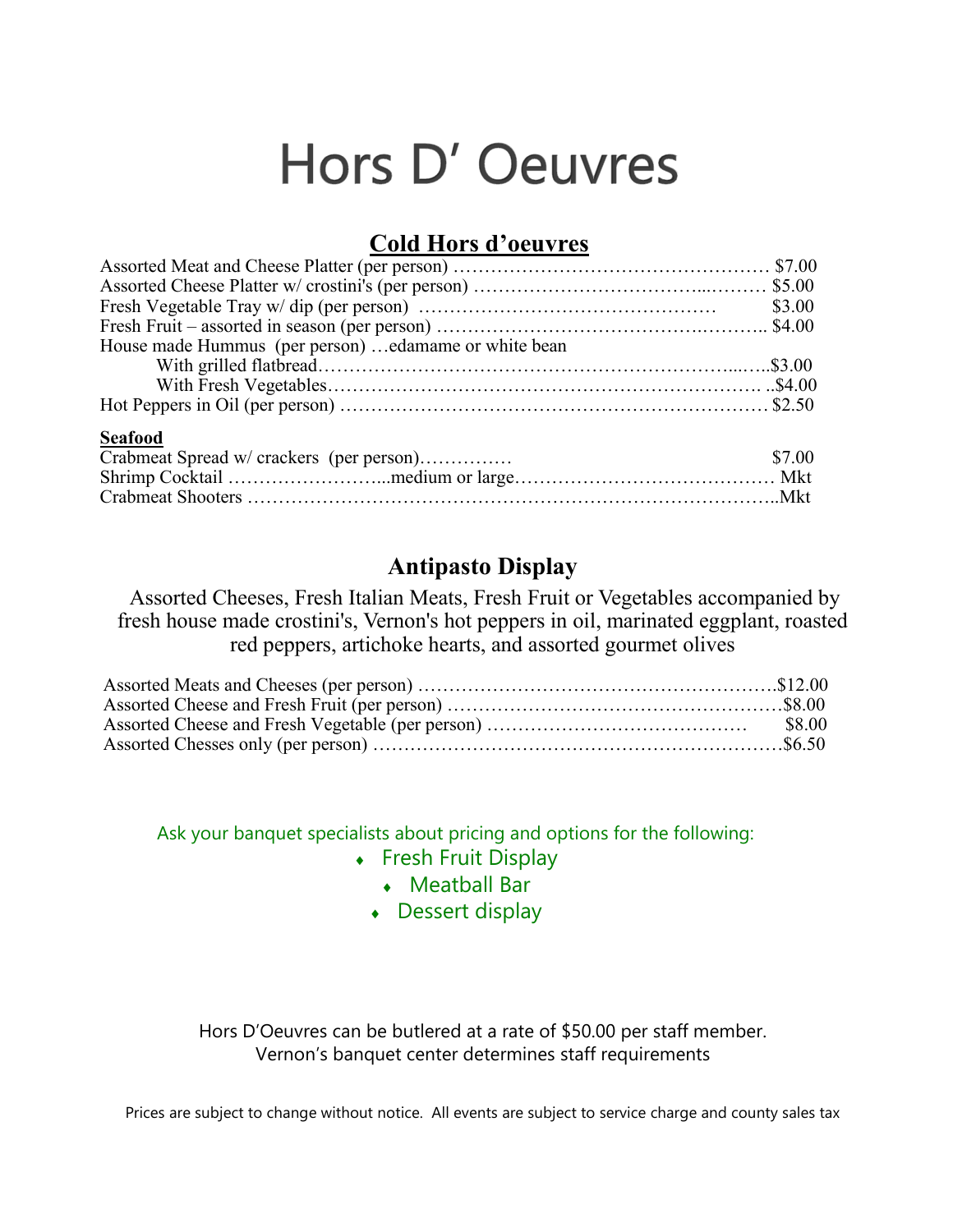# **Brunch Buffet Menu**

#### **Choice of one item in each section ~ available until 12:30pm arrival Minimum of 30 Guests**

Quiche Lorraine (swiss cheese and bacon) (quiche options: spinach  $\&$  tomato, broccoli  $\&$  mushroom, ham  $\&$  asparagus) Scrambled Eggs Fruit Crepes French Toast

#### Bacon Sausage Links Sliced Ham

Rigatoni ala Vodka Cavatelli & Meatballs Italian Sausage (peppers & onions) Vernon's Baked Chicken Roast Sirloin of Beef au Jus Sliced Stuffed Chicken Breast



Hash Brown Potatoes Roasted Yukon Golds Cheese Potatoes (add \$2.00 pp) Buttered Parsley Potatoes Rice Pilaf

Seasonal Vegetables Green Bean Almondine Buttered Peas and Corn Italian Greens (add \$2.50 pp)

**Brunch Buffet Includes** Fresh fruit cup, garlic rolls Orange Juice and coffee

\$20.95 per person (\$16.95 children under 12) 

Chef Attended Omelet Station With choices of bacon, ham, spinach, tomato, mushrooms, cheese \$10.00 per person \$75 Chef Fee

 $\sim$  A Danish and Muffin assortment can be added to the brunch buffet  $\sim$  \$3.00 per person  $\sim$ A Bagel Station can be added to the brunch buffet  $\sim$  \$4.00 per person (cream cheese, smoked salmon, capers and pickled onions)

<u> 2002 : 2002 : 2002 : 2002 : 20</u>0

 $\sim$  Sit Down Brunch is also available  $\sim$  see coordinator for details and pricing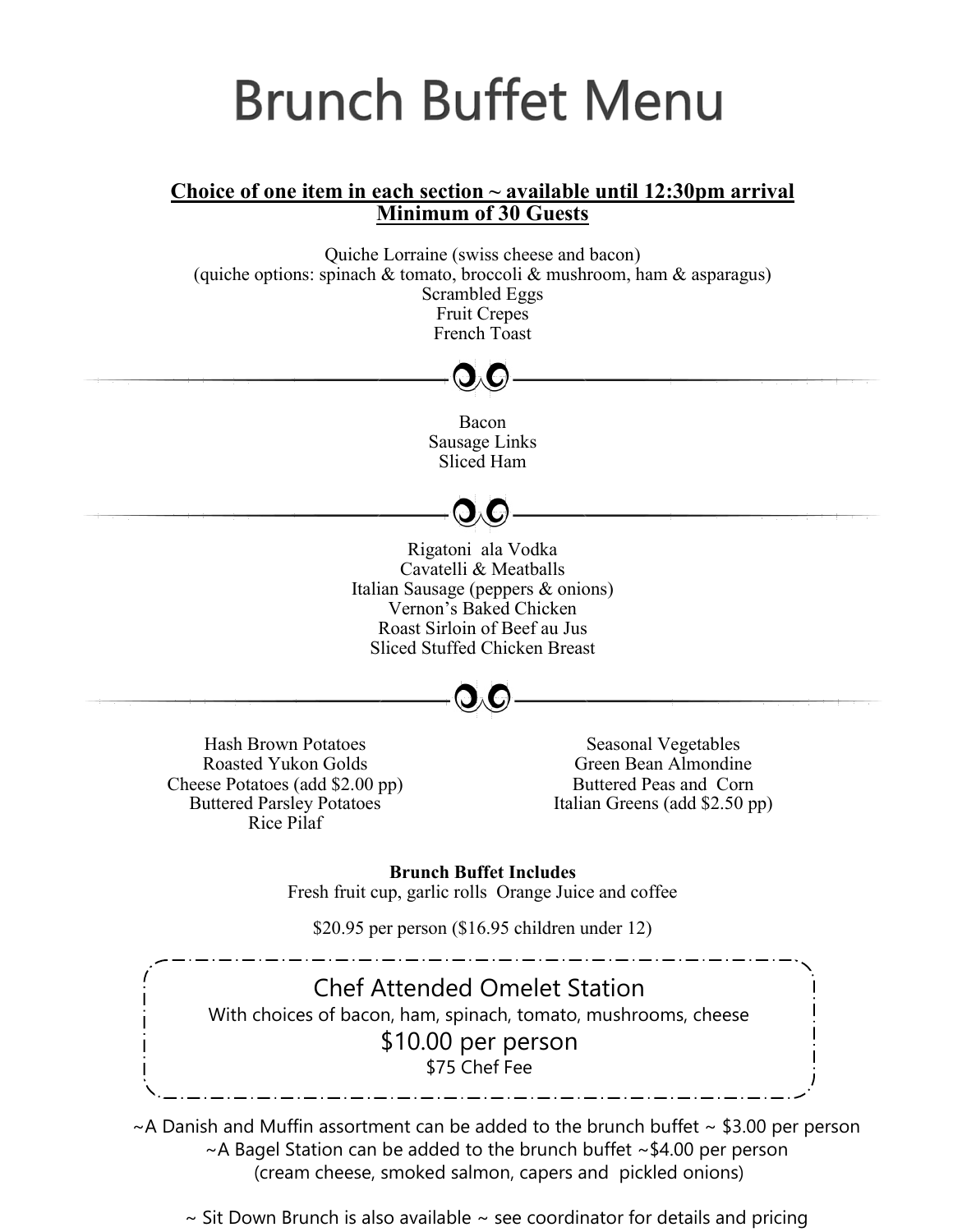# Dinner Buffet Menu

#### **2 Entrees \$20.00 3 Entrees \$21.50 4 Entrees \$23.00 (minimum 30 guests)**

#### **Main Entrées**

Penne with Meatballs Lasagna Eggplant Parmigiana Vernon's Baked Chicken

Roast Sirloin of Beef au Jus Stuffed Cabbage Rolls Roasted Pork Loin

**Accompaniments** 

Choose 1

Roasted Yukon Golds Cheese Potatoes (add \$2.00 pp) Buttered Parsley Potatoes Roasted Garlic Smashed Yukons Wild Rice with Mushrooms

Italian Mixed Vegetables Green Beans Almondine Buttered Peas and corn Italian Greens (add \$2.50 pp)

Choose 1

Italian Sausage (peppers & onions) Baked Virginia Ham Roasted Turkey with Dressing

Choose 1

Tossed House Salad Spinach Salad (add \$2.00pp) Vernon's Gourmet Salad (add \$2.00pp)



#### **Specialty Entrées**

 *(each special entrée additional \$4.00 per person* 

Penne Giardinara Cheese Tortellini Manicotti Eggplant Rollentini

Baked Whitefish (lemon sauce) Pan Seared Grouper Grilled Salmon

Chicken Cacciatore Sliced Stuffed Chicken Breast Chicken Francaise Chicken Parmigiana Chicken Marsala Chicken Milanese

Veal Marsala Veal Parmigiana Veal and Peppers

Braciole Medallions of Beef (mushroom wine sauce)

### **Carving Station**

Chef Attendant fee \$75 Carved Prime Angus Sirloin \$14.00 Whole Roasted Turkey \$8.00 Whole Baked Virginia Ham \$8.00 Roasted Boneless Pork Loin \$10.00

Prices are subject to change without notice. All events are subject to service charge and county sales tax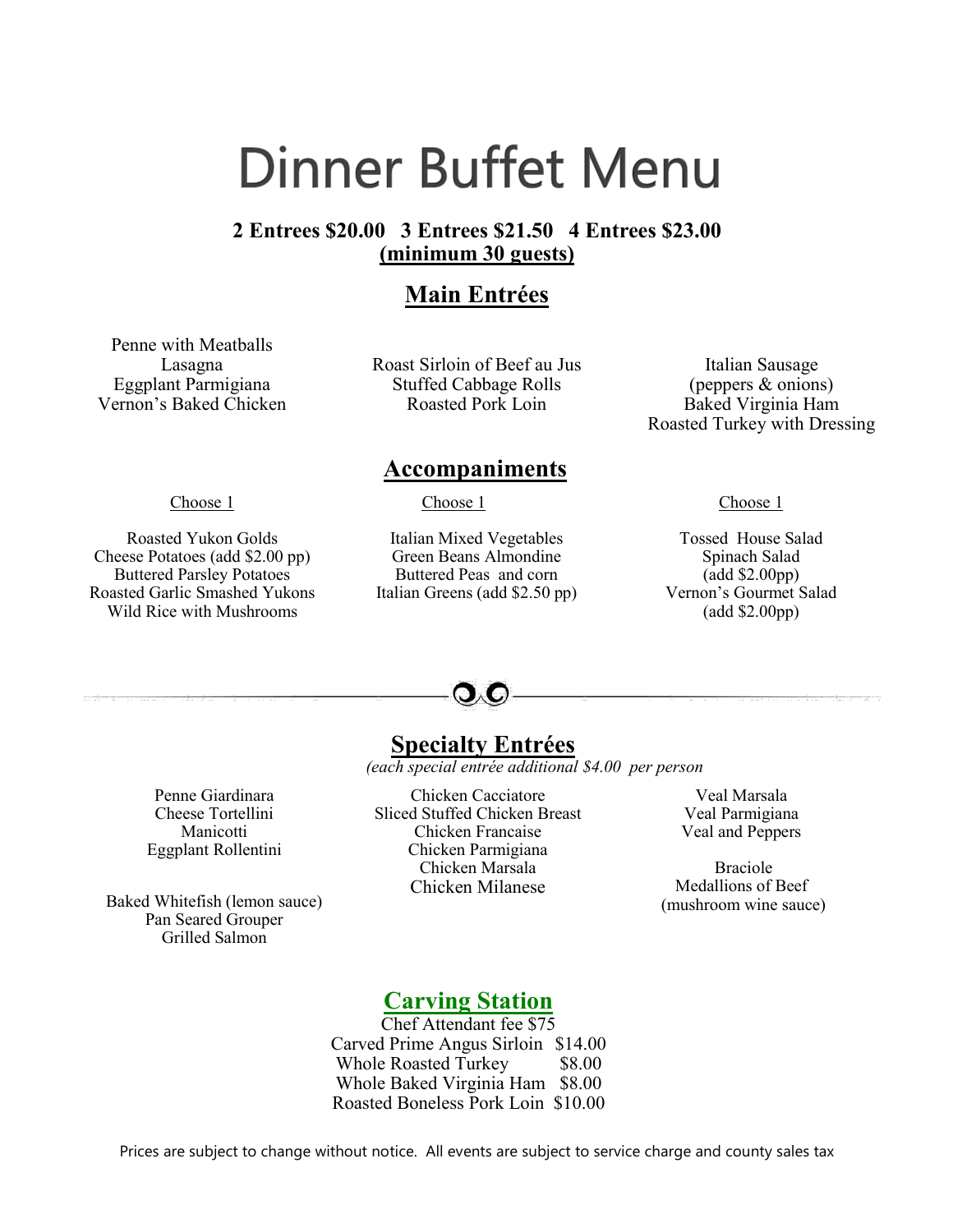# **Sit Down Dinner Menu**

Sit Down Dinner Includes

House salad, entrée, potato, and vegetable (unless pasta is stated), garlic rolls or fresh italian bread, butter, coffee and water on your tables.

Depending upon the size of the event, engager may choose up to 3 selections with chef's approval, however the higher price selection will be charged for all.

Minimum purchase may be required

#### **Entrees:**

|                                                                      | \$23.00 |
|----------------------------------------------------------------------|---------|
| Chicken Riepeno (stuffed chicken with greens & roasted peppers)      | \$23.00 |
|                                                                      | \$23.00 |
|                                                                      | \$23.00 |
| Boneless Stuffed Chicken Breast (house made bread stuffing w/ gravy) | \$21.00 |
|                                                                      | \$24.00 |
|                                                                      | \$24.00 |
|                                                                      |         |
|                                                                      | \$25.00 |
|                                                                      | \$27.00 |
|                                                                      | \$28.00 |
|                                                                      | \$20.00 |
|                                                                      | \$20.00 |
|                                                                      | \$22.00 |
|                                                                      | Market  |
|                                                                      | Market  |
| Queen Prime Rib of Beef au jus (10oz – min 10 orders)                | Market  |
| King Prime Rib of Beef au jus (14oz – min 10 orders)                 | Market  |
| Filet (6 oz) and salmon or Filet (6oz) and Lobster                   | Market  |
|                                                                      | \$25.00 |
|                                                                      | \$25.00 |
|                                                                      | \$20.00 |
| Shrimp Scampi over Linguine with White Clam Sauce                    | \$24.00 |
|                                                                      | Market  |
|                                                                      | \$18.00 |
|                                                                      | \$20.00 |
|                                                                      | \$20.00 |

**Potato** Oven Roasted Yukon Gold Buttered Parsley Baked potato Roasted Garlic Smashed Twice Baked (add \$2.00 pp)

#### **Vegetable**

Seasonal Vegetables Green Beans Almondine Buttered Peas and corn Greens (add \$2.50 pp)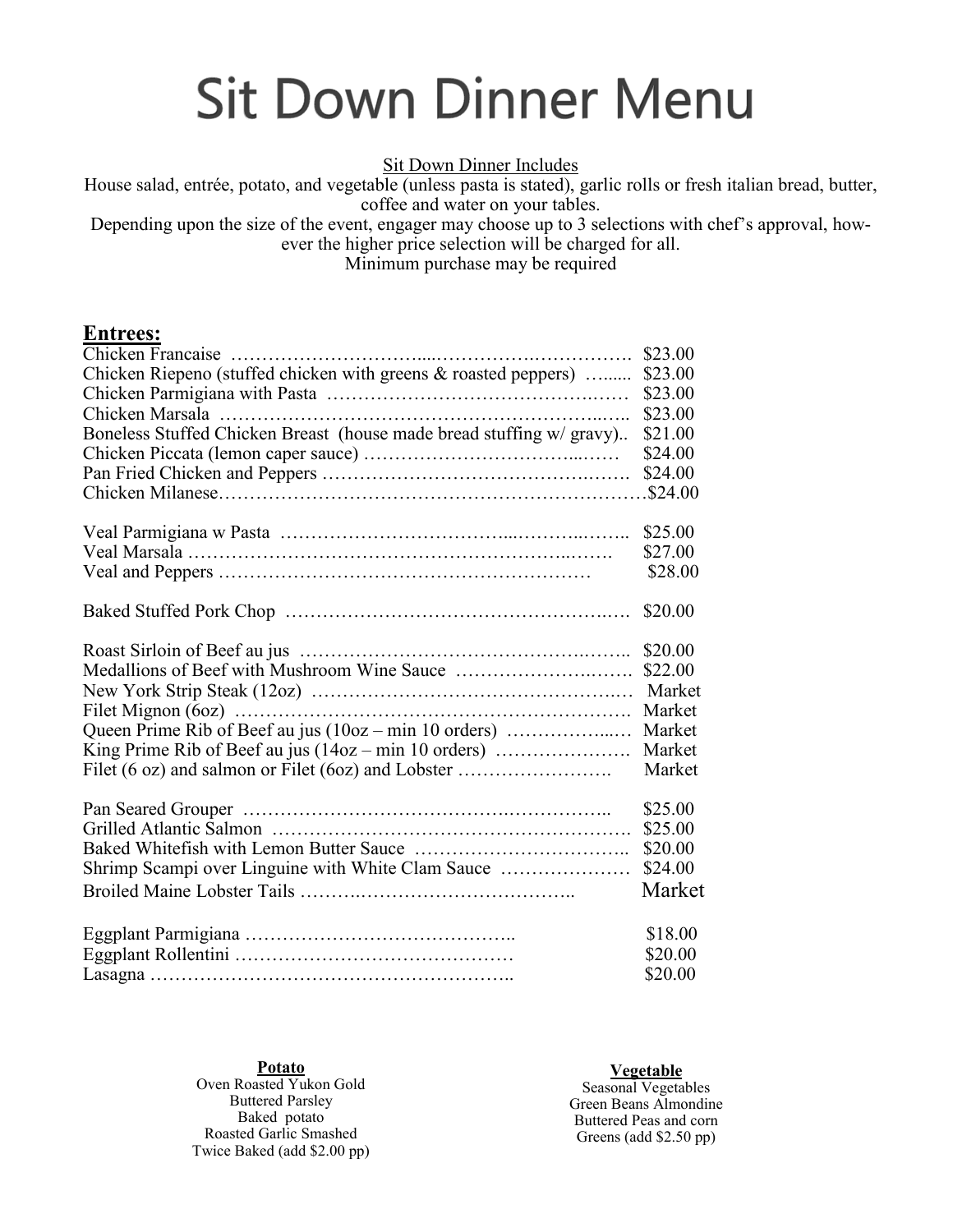# **Italian Pranzo**

### **(6 course Italian Feast – served family style) (minimum 30 guests)**

Antipasto Wedding Soup Pasta with Meatball Vernon's Gourmet Salad Oven Roasted Chicken Oven Roasted Yukon Gold Potatoes Italian Greens or Vegetable Medley Spumoni

Rolls, butter, coffee/hot tea

### **\$30.00 per person**